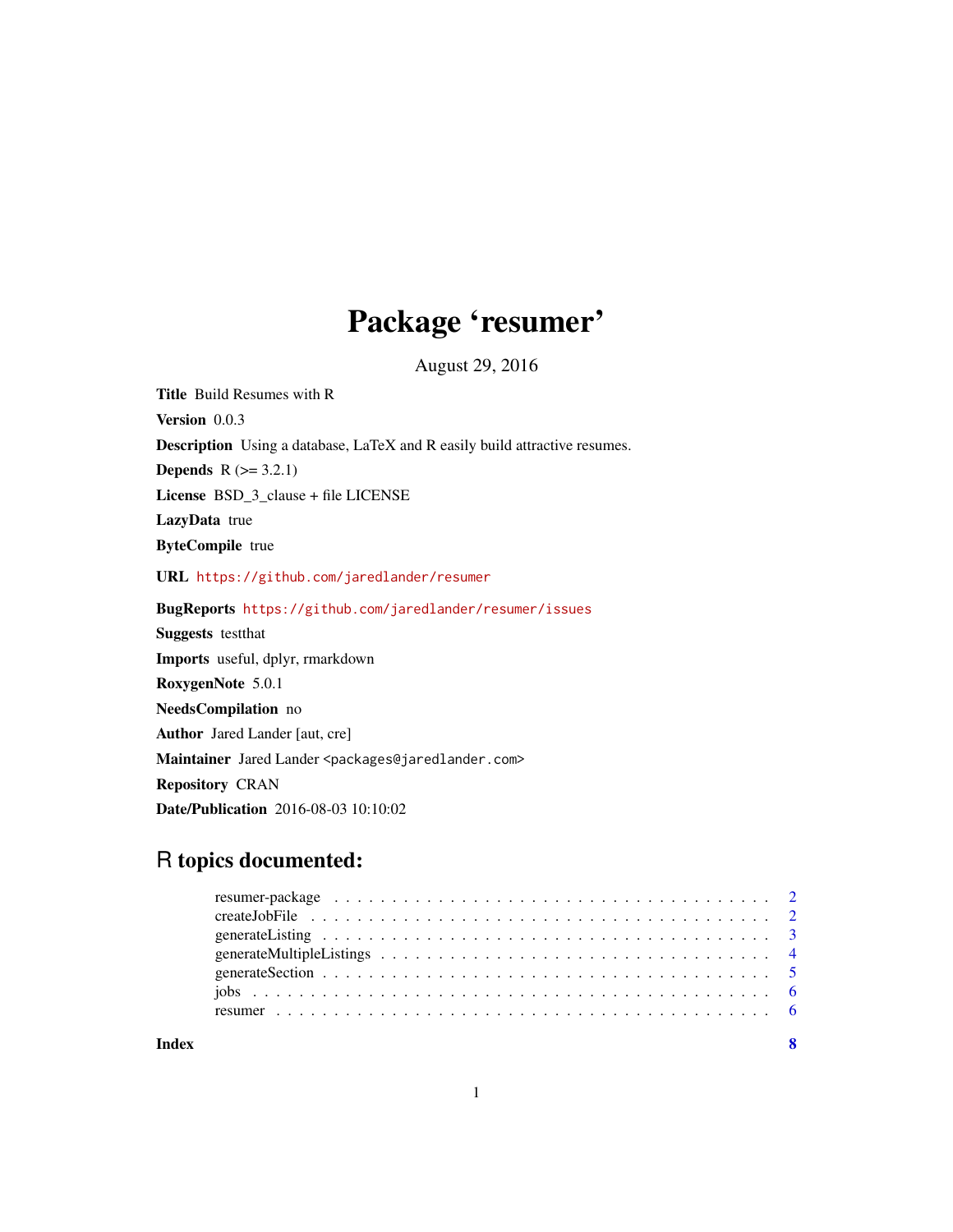<span id="page-1-0"></span>resumer-package *resumer*

#### Description

resumer

createJobFile *createJobFile*

## Description

Creates a CSV to hold information about jobs and research

## Usage

```
createJobFile(filename = "Resume.csv", sep = ",")
```
## Arguments

| filename | Name of file in which to create the csv |
|----------|-----------------------------------------|
| sep      | Separator to use, ; is suggested        |

#### Details

This creates a data.frame and writes an empty file to disk. This file should either be edited by hand or with a data.frame.

#### Value

An empty data.frame

## Author(s)

Jared P. Lander

#### Examples

## Not run: createJobFile()

## End(Not run)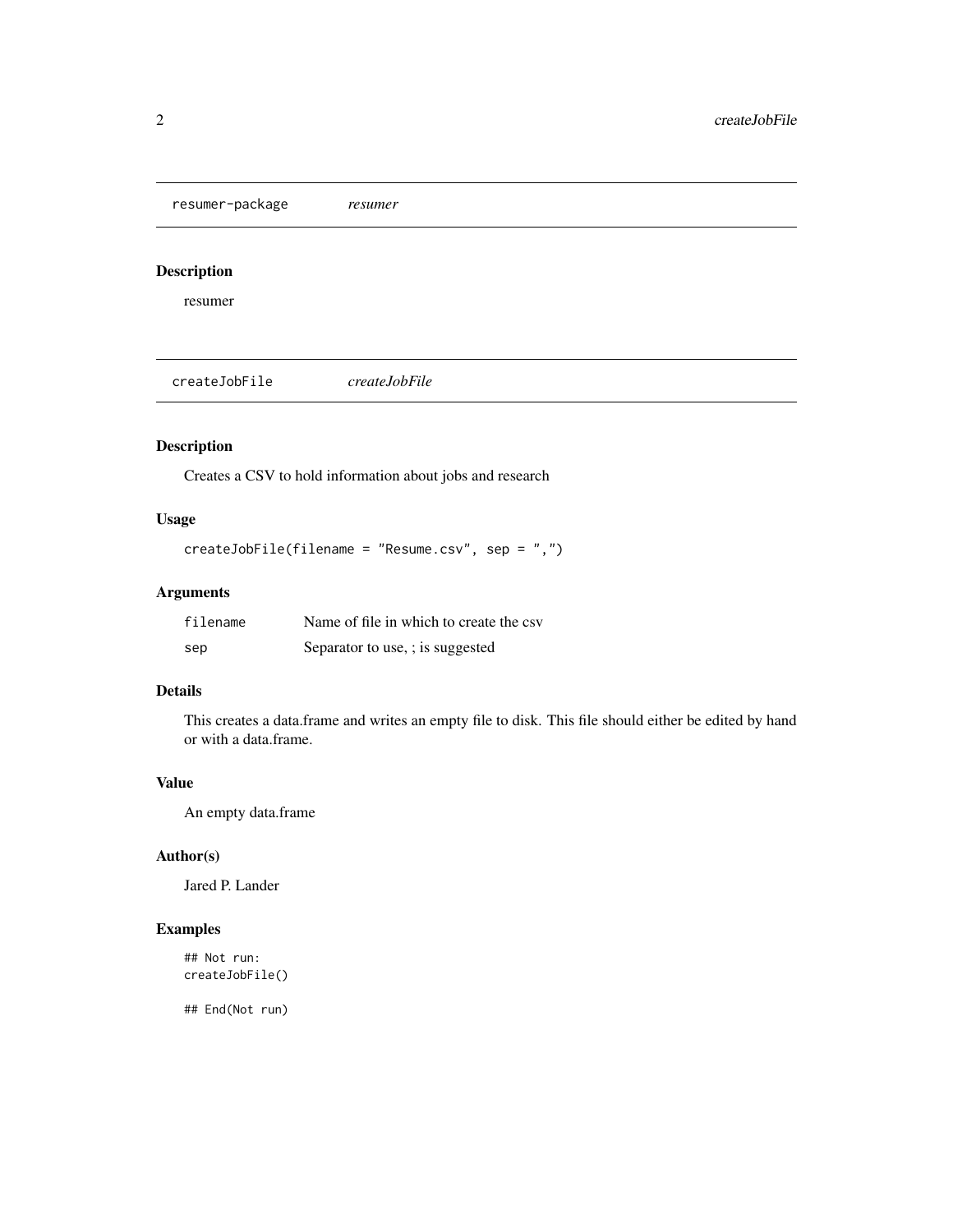<span id="page-2-1"></span><span id="page-2-0"></span>generateListing *generateListing*

#### Description

Generate LaTeX code for job info

#### Usage

```
generateListing(data, bullets, type = "Job", specialChars = "&")
```
#### Arguments

| data         | data. frame holding the info for one job                                                                 |
|--------------|----------------------------------------------------------------------------------------------------------|
| bullets      | The BulletName's for the desired rows                                                                    |
| type         | The type of subsection to build; defaults to 'Job', the other currently supported<br>value is 'Research' |
| specialChars | Vector of characters that need to be double-backslashed escaped                                          |

#### Details

Given a subsetted dataset of just one job this generates LaTeX code. Given jobname and company name, print out the section.

#### Value

LaTeX code for a subsection in the resume

## Author(s)

Jared P. Lander

#### See Also

[generateMultipleListings](#page-3-1) [generateSection](#page-4-1)

#### Examples

```
library(dplyr)
oneJob <- jobs %>% filter(JobName=='Pied Piper', Company=='Tech Central')
generateListing(oneJob)
generateListing(oneJob, bullets=c(1, 3))
```

```
oneResearch <- jobs %>% filter(JobName=='Oddie Research', Company=='Hudson University')
generateListing(oneResearch, bullets=4, type='Research')
generateListing(oneResearch, bullets=4:5, type='Research')
```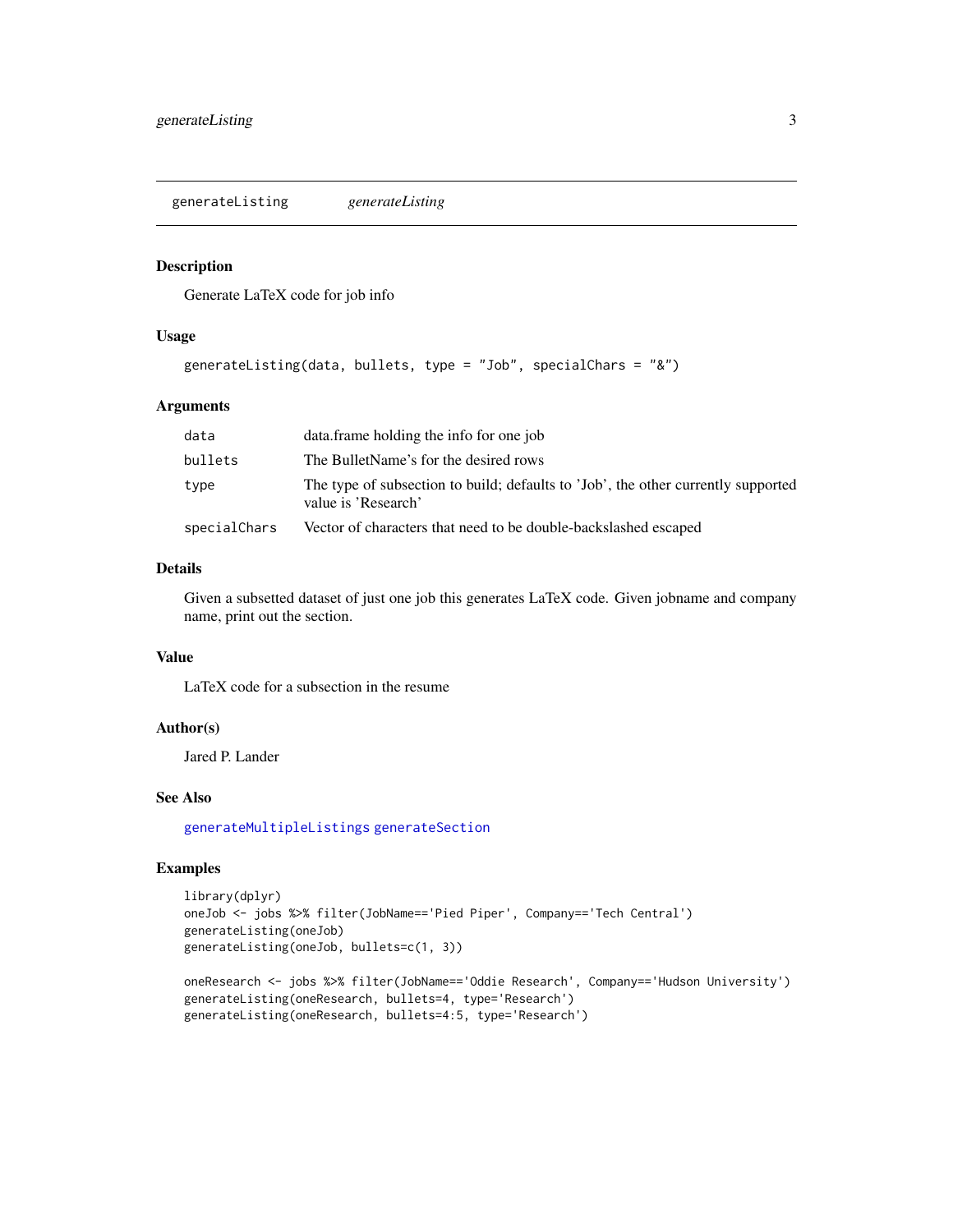<span id="page-3-1"></span><span id="page-3-0"></span>generateMultipleListings

*generateMultipleListings*

#### Description

Generate an entire resume section

#### Usage

```
generateMultipleListings(data, jobList, type = "Job", specialChars = "&")
```
#### Arguments

| data         | data.frame holding the info for one job                                                                                                                |
|--------------|--------------------------------------------------------------------------------------------------------------------------------------------------------|
| jobList      | A list of jobs, each of which is a list where the first element is the Company, the<br>second is the JobName and the third is a vector of BulletName's |
| type         | The type of section to build; defaults to 'Job', the other currently supported<br>value is 'Research'                                                  |
| specialChars | Vector of characters that need to be double-backslashed escaped                                                                                        |

#### Details

Using a list of lists to describe jobs generate text for each job subsection

#### Value

A vector of text, one for each job

#### Author(s)

Jared P. Lander

#### See Also

[generateListing](#page-2-1) [generateSection](#page-4-1)

#### Examples

```
jobList <- list(
    list("Pied Piper", "Tech Startup", c(1, 3)),
    list("Goliath National Bank", "Bank Intern", 1:3),
    list("Surveyors Inc", "Survery Stats", 1:2)
)
```
generateMultipleListings(jobs, jobList)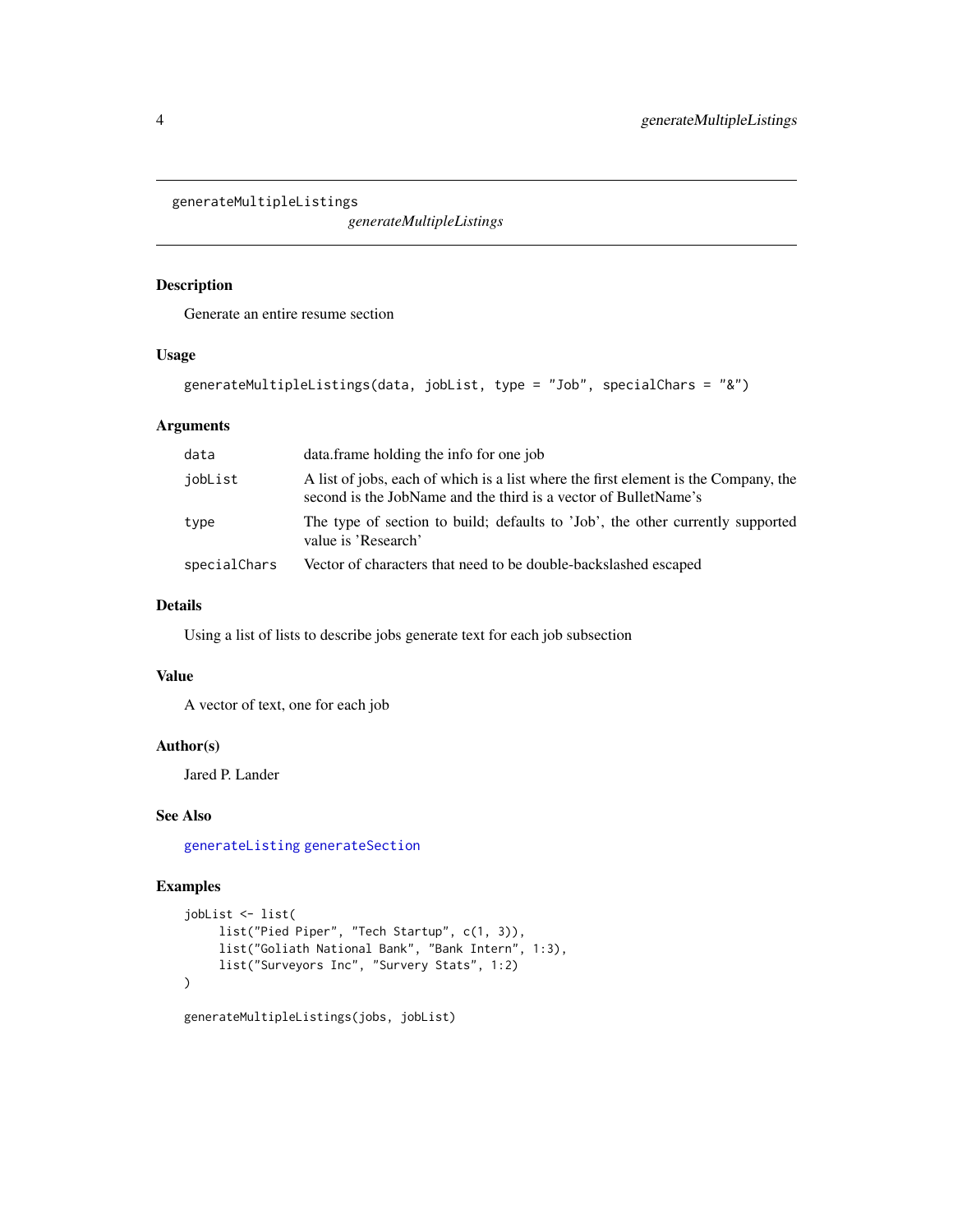<span id="page-4-1"></span><span id="page-4-0"></span>generateSection *generateSection*

#### Description

Generate an entire job/research section

#### Usage

```
generateSection(data, jobList, sectionName = "Relevant Experience",
  type = "Job", specialChars = "&")
```
#### Arguments

| data         | data. frame holding the info for one job                                                                                                               |
|--------------|--------------------------------------------------------------------------------------------------------------------------------------------------------|
| jobList      | A list of jobs, each of which is a list where the first element is the Company, the<br>second is the JobName and the third is a vector of BulletName's |
| sectionName  | Name to be printed at the top of the section                                                                                                           |
| type         | The type of section to build; defaults to 'Job', the other currently supported<br>value is 'Research'                                                  |
| specialChars | Vector of characters that need to be double-backslashed escaped                                                                                        |

#### Details

Given a jobs data.frame and a job list generate all the code needed for a jobs section

#### Value

All the text needed for a job section

#### Author(s)

Jared P. Lander

#### See Also

[generateListing](#page-2-1) [generateMultipleListings](#page-3-1)

## Examples

```
data(jobs)
jobList <- list(
     list("Pied Piper", "Tech Startup", c(1, 3)),
     list("Goliath National Bank", "Bank Intern", 1:3),
     list("Surveyors Inc", "Survery Stats", 1:2)
\mathcal{L}generateSection(jobs, jobList)
```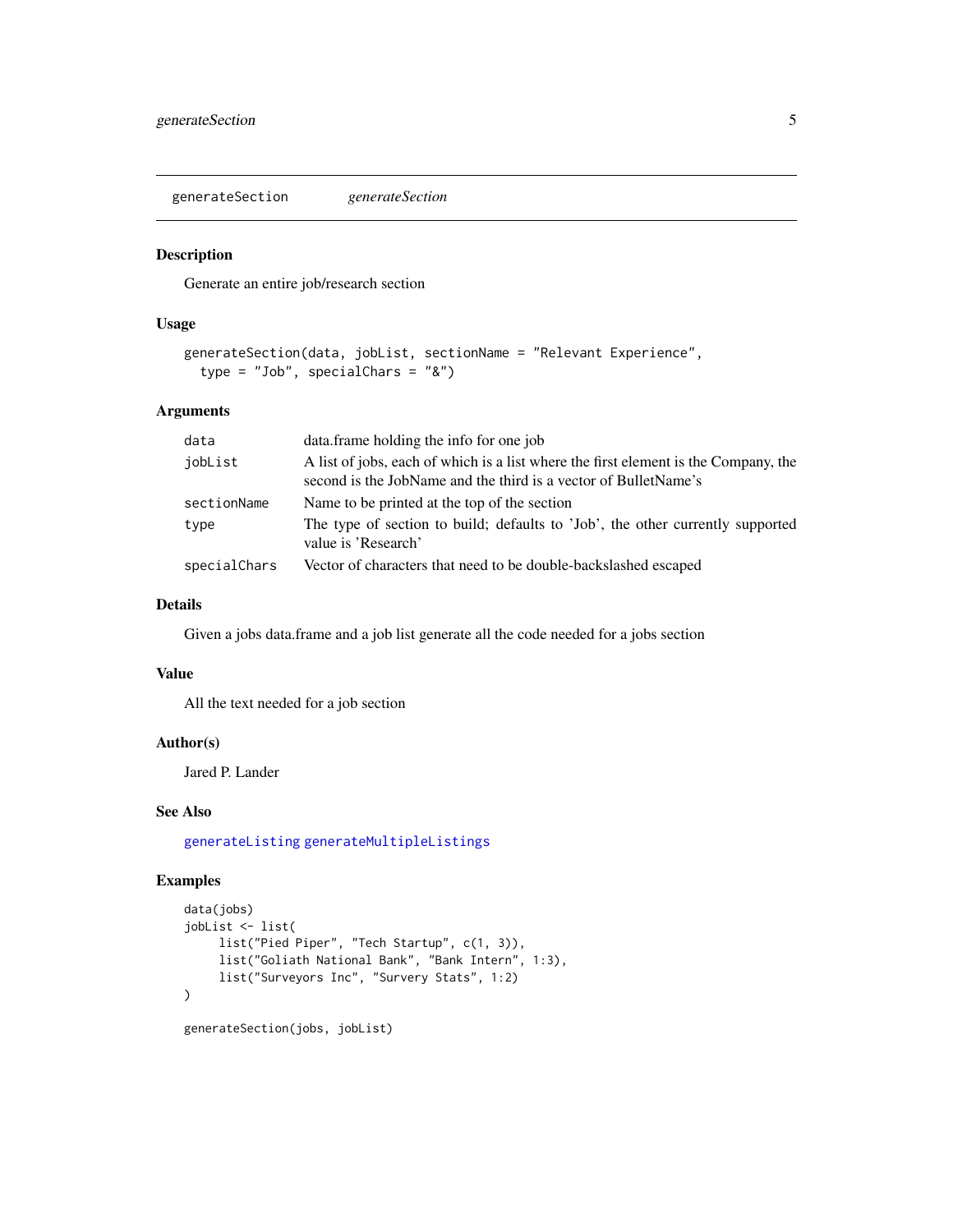#### <span id="page-5-0"></span>Description

A dataset containing the listings for a resume

#### Usage

jobs

#### Format

A data frame with 27 rows and 10 variables:

JobName The internal name given to ID the job

Company Name of company Location Job Location Title Position Title Start Start date of job End End date of job Bullet Bullet points for jobs BulletName Name or ID for bullets Type Type of job, either a job or research Description Short blurb about the job

#### Source

Manufactured data

resumer *resumer*

#### Description

Convert to a resume

#### Usage

```
resumer(fig_width = 4, fig_height = 2.5, fig_crop = TRUE, dev = "pdf",
 highlight = "default", keep_tex = FALSE, latex_engine = "pdflatex",
  includes = NULL, md_extensions = NULL, pandoc_args = NULL,
  template = "default")
```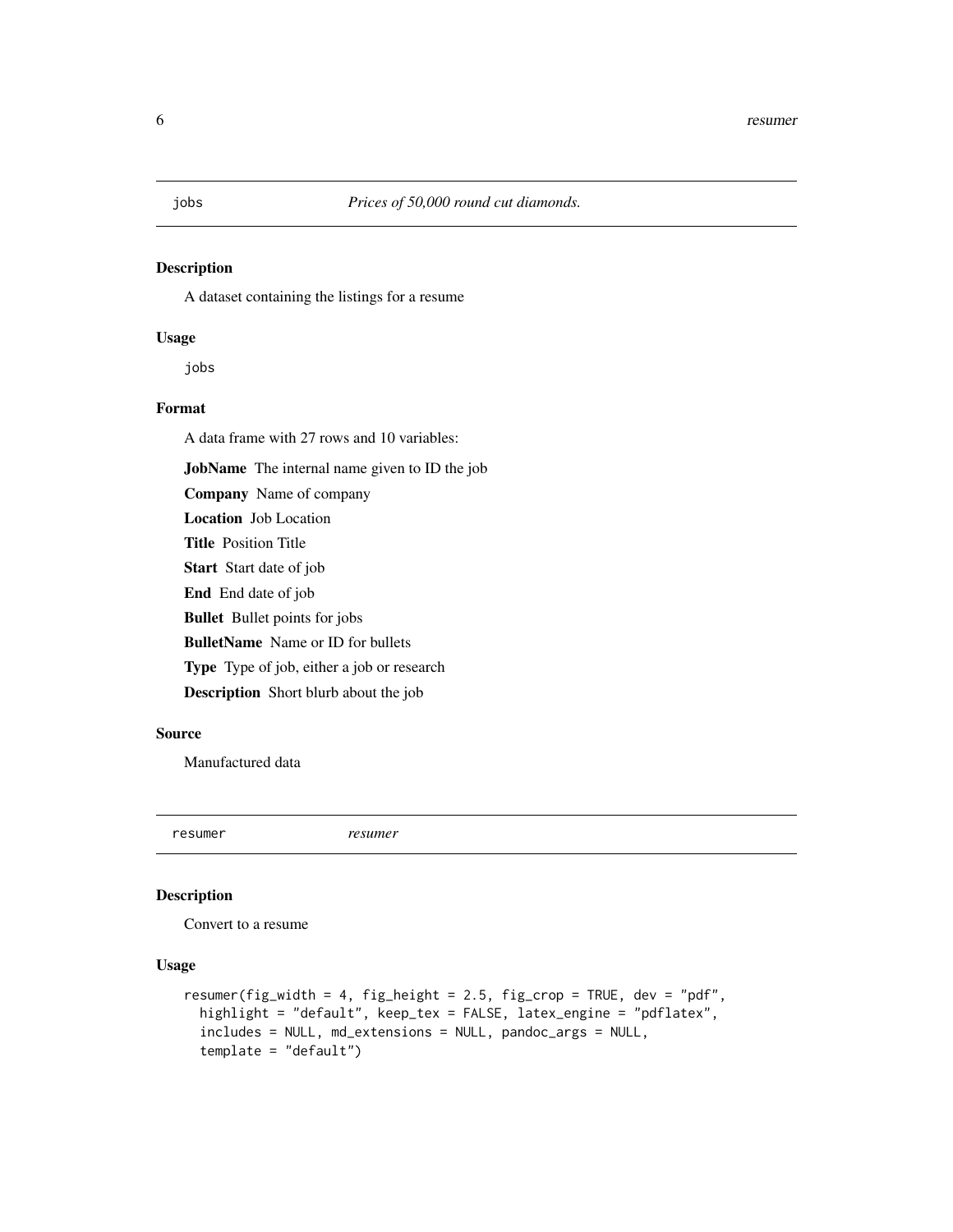#### <span id="page-6-0"></span>resumer 7

## Arguments

| fig_width     | Default width (in inches) for figures                                                                                                                                                                          |
|---------------|----------------------------------------------------------------------------------------------------------------------------------------------------------------------------------------------------------------|
| fig_height    | Default width (in inches) for figures                                                                                                                                                                          |
| fig_crop      | TRUE to automatically apply the pdf crop utility (if available) to pdf figures                                                                                                                                 |
| dev           | Graphics device to use for figure output (defaults to pdf)                                                                                                                                                     |
| highlight     | Syntax highlighting style. Supported styles include "default", "tango", "pyg-<br>ments", "kate", "monochrome", "espresso", "zenburn", and "haddock". Pass<br>NULL to prevent syntax highlighting.              |
| keep_tex      | Keep the intermediate tex file used in the conversion to PDF                                                                                                                                                   |
| latex_engine  | LaTeX engine for producing PDF output. Options are "pdflatex", "lualatex", and<br>"xelatex".                                                                                                                   |
| includes      | Named list of additional content to include within the document (typically cre-<br>ated using the includes function).                                                                                          |
| md_extensions | Markdown extensions to be added or removed from the default definition or R<br>Markdown. See the rmarkdown_format for additional details.                                                                      |
| pandoc_args   | Additional command line options to pass to pandoc                                                                                                                                                              |
| template      | Pandoc template to use for rendering. Pass "default" to use the resumer package<br>default template; pass NULL to use pandoc's built-in template; pass a path to use<br>a custom template that you've created. |